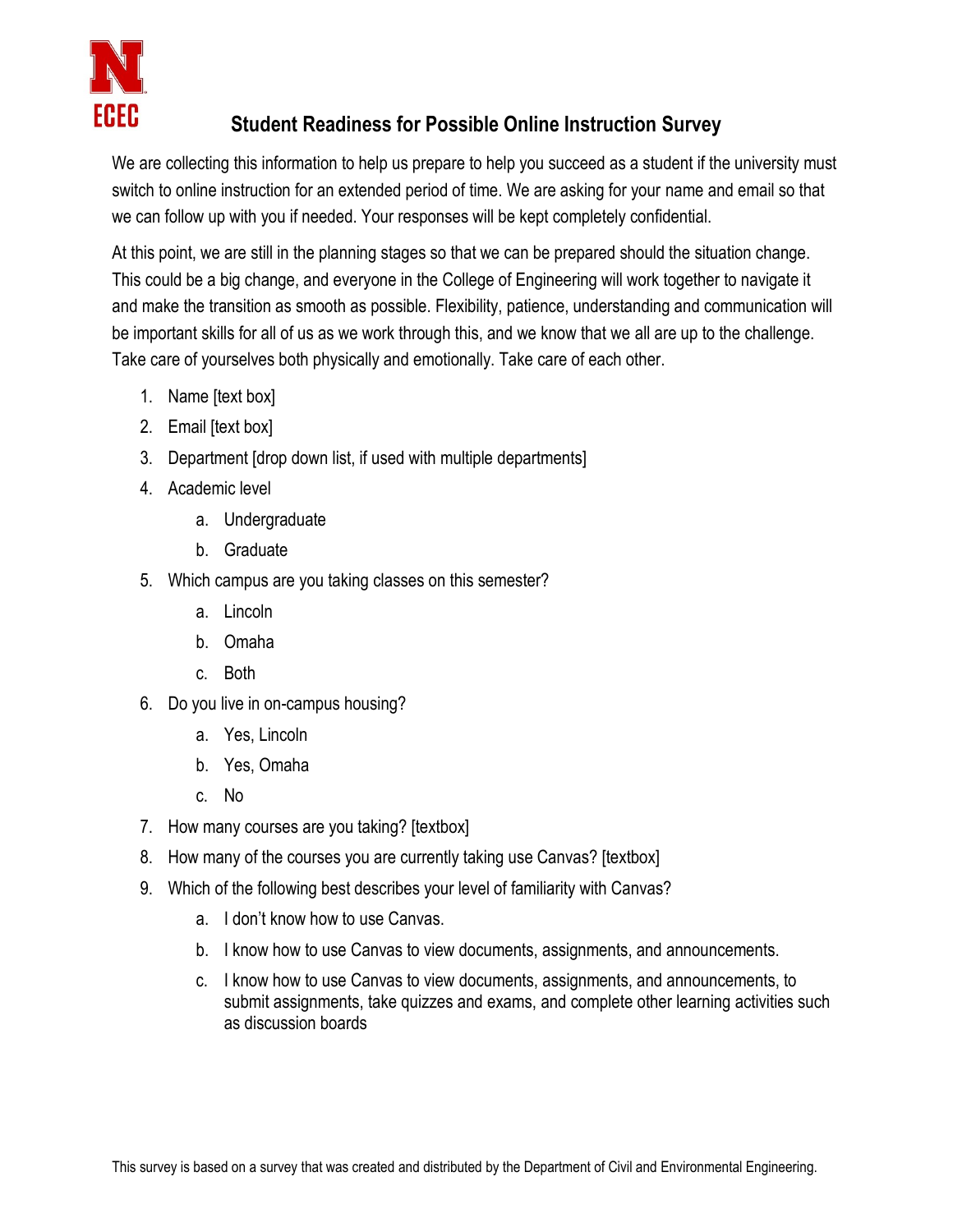- 10. When you are on campus, do you have reliable access to a computer/laptop (Mac or PC) or a tablet (iPad or similar) that is adequate for your needs as a student?
	- a. Mac computer/laptop
	- b. Windows computer/laptop
	- c. Other type of computer of laptop [textbox]
	- d. Tablet-iPad
	- e. Tablet-other
	- f. I don't have access to a computer or tablet adequate for my needs as a student
- 11. When you are away from campus for several days, such as over breaks, do you have reliable access to a computer/laptop (Mac or PC) or a tablet (iPad or similar) that is adequate for your needs as a student?
	- a. Mac computer/laptop
	- b. Windows computer/laptop
	- c. Other type of computer of laptop [textbox]
	- d. Tablet-iPad
	- e. Tablet-other
	- f. I don't have access to a reliable computer or tablet of any kind
- 12. Which of the following best describes your access to the internet when you are away from campus for several days, such as during breaks.
	- a. I have internet in my home that is reliable and able to download/stream videos.
	- b. I have internet in my home, but it is **NOT** reliable and/or able to download/stream videos.
	- c. I go to public places (e.g., library, coffee shop, etc.) to access internet that is reliable and able to download/stream videos.
	- d. I use my smart phone's **data plan** to access internet that is reliable and able to download/stream videos.
	- e. I have some other way (e.g., friend, neighbor) to access internet that is reliable and able to download/stream videos.
	- f. I do not have access to internet that is reliable and able to download/stream videos.
- 13. Do you use your phone to regularly access Canvas through the Canvas app?
	- a. Yes
	- b. No
- i. If yes, have you ever had a problem with your data plan limiting your ability to use your phone to access Canvas?
	- 1. Yes
	- 2. No